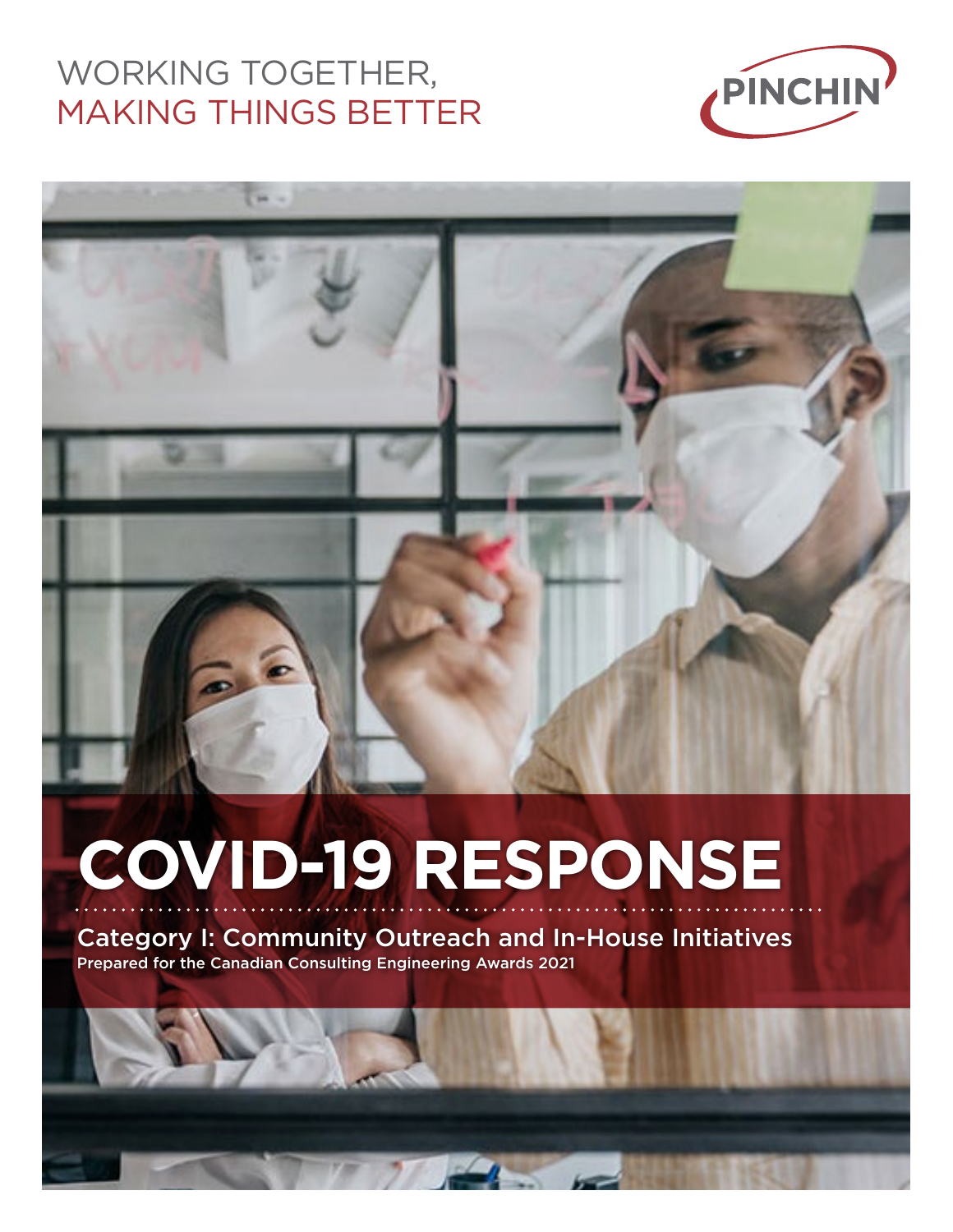

### **SUMMARY**

The world was affected by the coronavirus pandemic. We adapted to the emerging reality of the pandemic by supporting our staff, clients, and communities. Pinchin gathered panels of experts to guide clients through COVID-19 in the workplace and broader community through complimentary webinars covering COVID-19 Risk Assessment, Re-occupancy, Potable Water Contamination, Ventilation, Filtration, and Infection Control. Pinchin reinforced the importance of community outreach, health and safety, sustainability, technology, and staff support while ensuring business continuity.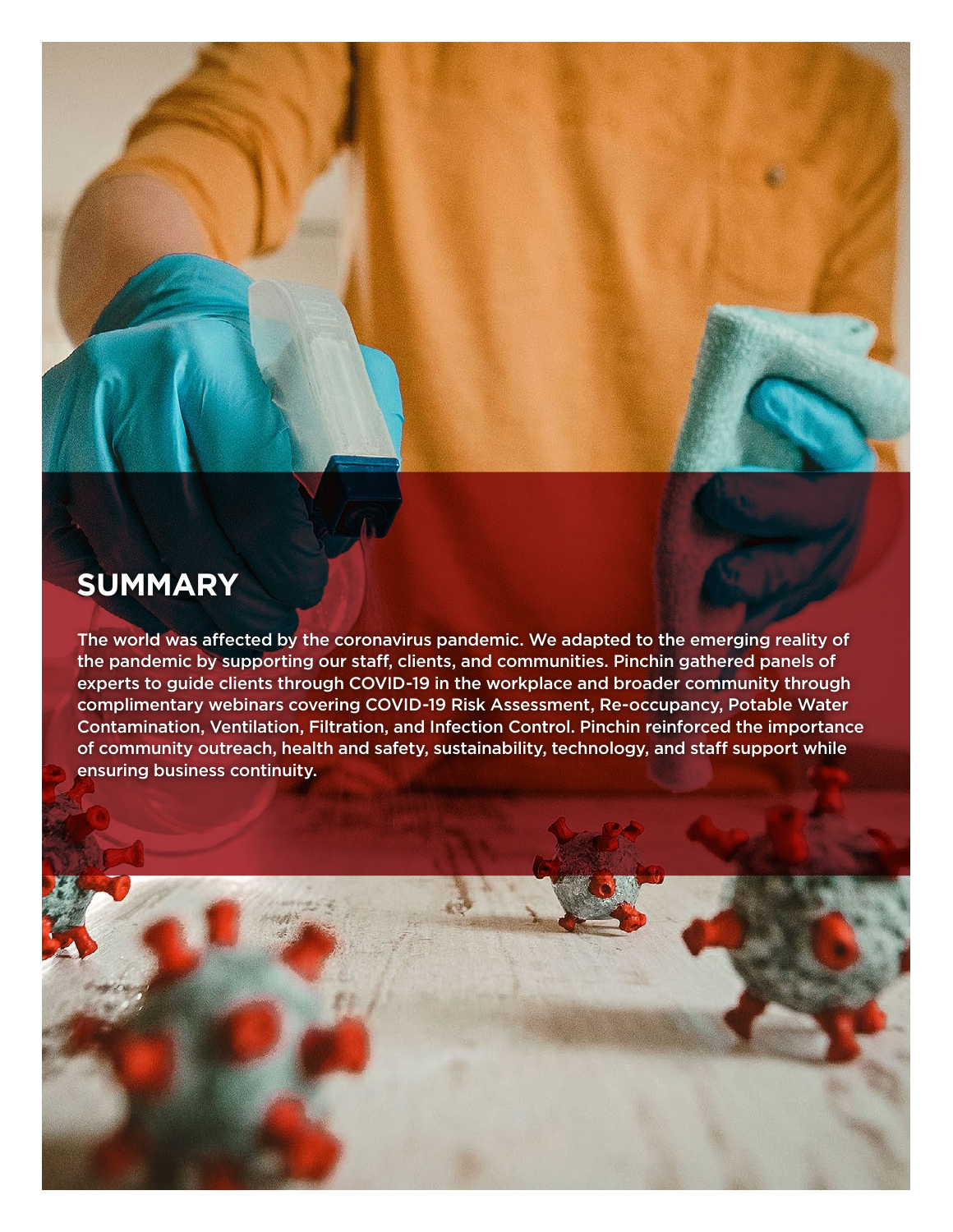## **Nature of Project**

On January 25th, 2020, the first confirmed case of COVID-19 was identified in Canada. Pinchin recognized the risk and disturbance this could potentially have on our internal and external stakeholders and implemented immediate measures. The Business Continuity Committee (BCC) completed and issued Pinchin's Pandemic Preparedness Plan in February and began daily meetings at the beginning of March. Daily all staff communications were made providing company

updates and health and safety directions to keep staff, clients, and our communities aware of the risks and our process for mitigation. By mid-March, Pinchin staff were mandated to generally work remotely and remain doing so today. Pinchin is recognized as an essential service and was able to continue to serve our clients through the course of the pandemic. All staff were required to complete health and safety training, and all field staff were required to adhere to strict safety protocols to optimize safety.



In March 2020, we began delivering our Practice Innovation webinars. These webinars are a combination of internal subject matter experts and external experts in their field providing practical solutions to technical issues We needed to get our knowledge on risk mitigation, re-occupancy strategies, cleaning procedures, HVAC and plumbing operation during underoccupancy to our communities to help them navigate these times. Through fostering connections with medical doctors, professors, nationally recognized industry leading peers, along with our internal experts, we merged medicine, public health, and academia into everyday solutions to mitigate COVID-19 risk. These sessions are complimentary. Donations were made to the

charities of the external presenter's choice. The sessions are recorded and readily available for anyone seeking advice on these topics.

We maintained our commitment to our CSR program. While our traditional outreach was not a viable option, we were innovative with our techniques in connecting with our communities.

#### Click here for a complete list of our past webinars

or visit pinchin.com/whats-new/category/webinars/

As we continued to navigate the challenges of the pandemic and our altered work settings, we ensured that our employees had flexible tools available to support their ongoing wellness, whether that is additional health supports, exercise classes, support for their home office set up, etc.

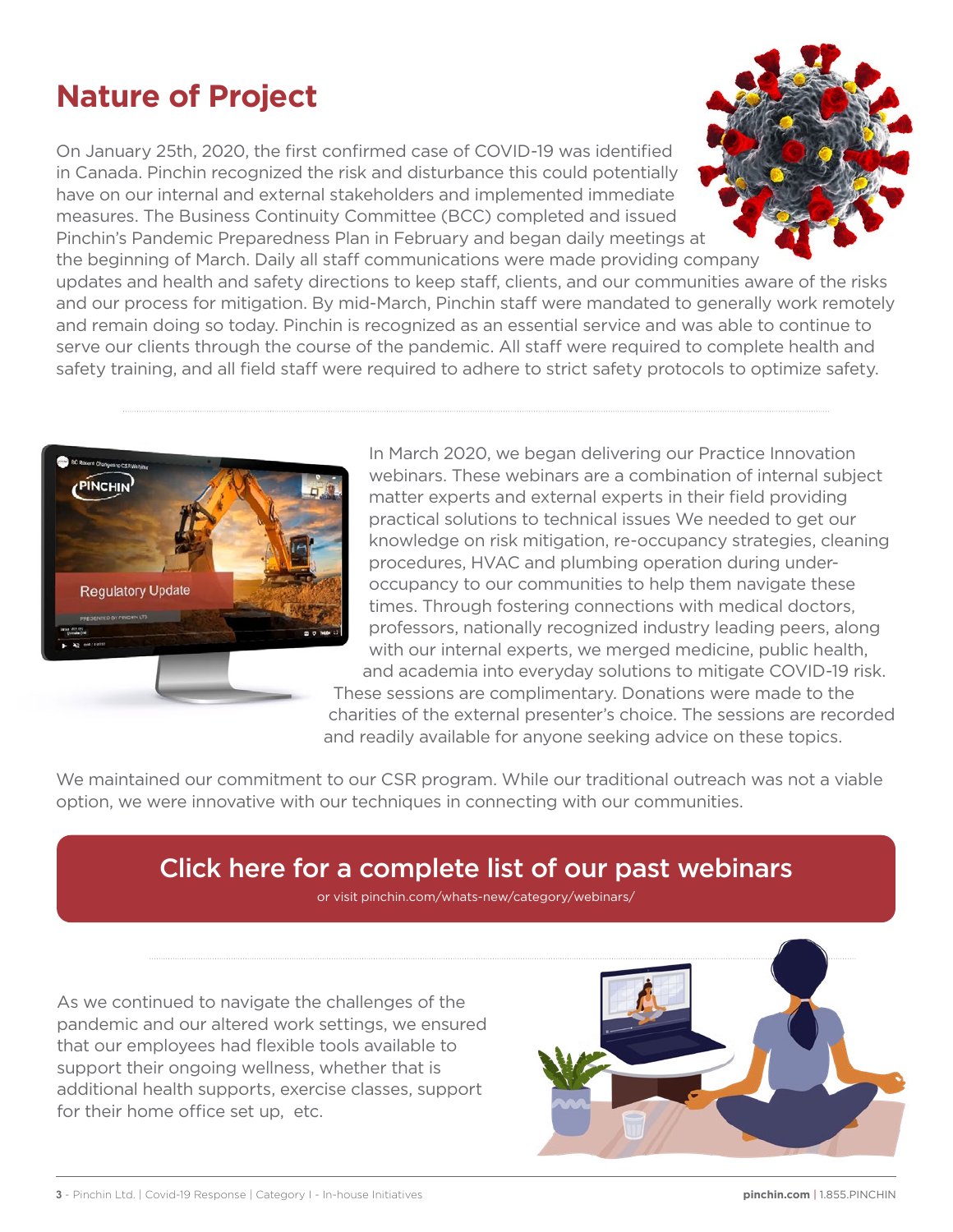### **Effort & Complexity**

Our COVID-19 response required a coordination between all levels of the company. Through our response, we cultivated a deeper sense of internal community, comradery, and friendship.

Pinchin is a nation-wide company, the need to accommodate the transfer of staff to working from home proved to be challenging. Aside from ensuring all staff had access to the required work equipment in their new home-based office, we implemented robust IT infrastructure to maintain communications, uphold client security, and project delivery.

Pinchin is proud to foster a culture of work/life balance and flexible hours. Recognizing that many Pinchin families were also homeschooling children, we welcomed the visitors on our calls and happily supported our staff as they also took on the new role as a teacher in their home.



Throughout the course of the pandemic, we maintained our project fieldwork and delivery while recognizing the increased safety risk that COVID-19 presented. Enhanced safety protocols were created covering each Pinchin practice and any situation our staff may encounter in the field. Prior to attending a Pinchin office or a client site, staff are required to complete an internally developed wellness screening app. Pinchin also launched the use of the Simple In/Out app to ensure thorough contact tracing and infection mitigation should a confirmed case be announced within our premises or a on a client site.

During the course of the pandemic, we created a real-time indoor air quality monitoring process tied to data analytics, *ActiveIAQ*. It can be configured to measure and mitigate health and environmental risks such as:

#### Carbon Dioxide (CO2):

Monitoring this parameter confirms that HVAC optimization has been successfully implemented to deliver maximum possible outdoor air, and that space planning is working effectively to

keep occupants physically distanced, resulting in CO2 concentrations generally below 800ppm.

#### Relative Humidity (RH):

Monitoring this parameter demonstrates that RH is being effectively managed (40-60%) to prevent respiratory irritation and limit the airborne spread of SARS-CoV-2 fomites and virus nuclei.

#### Airborne Particulate (PM2.5):

Monitoring this parameter demonstrates that airborne particulate, including potential respiratory particulates, are being effectively controlled by the ventilation and filtration systems.

By reviewing the data in real-time, Pinchin is able to provide a timely response to any parameter that is not within an acceptable level and rapidly implement mitigation strategies.